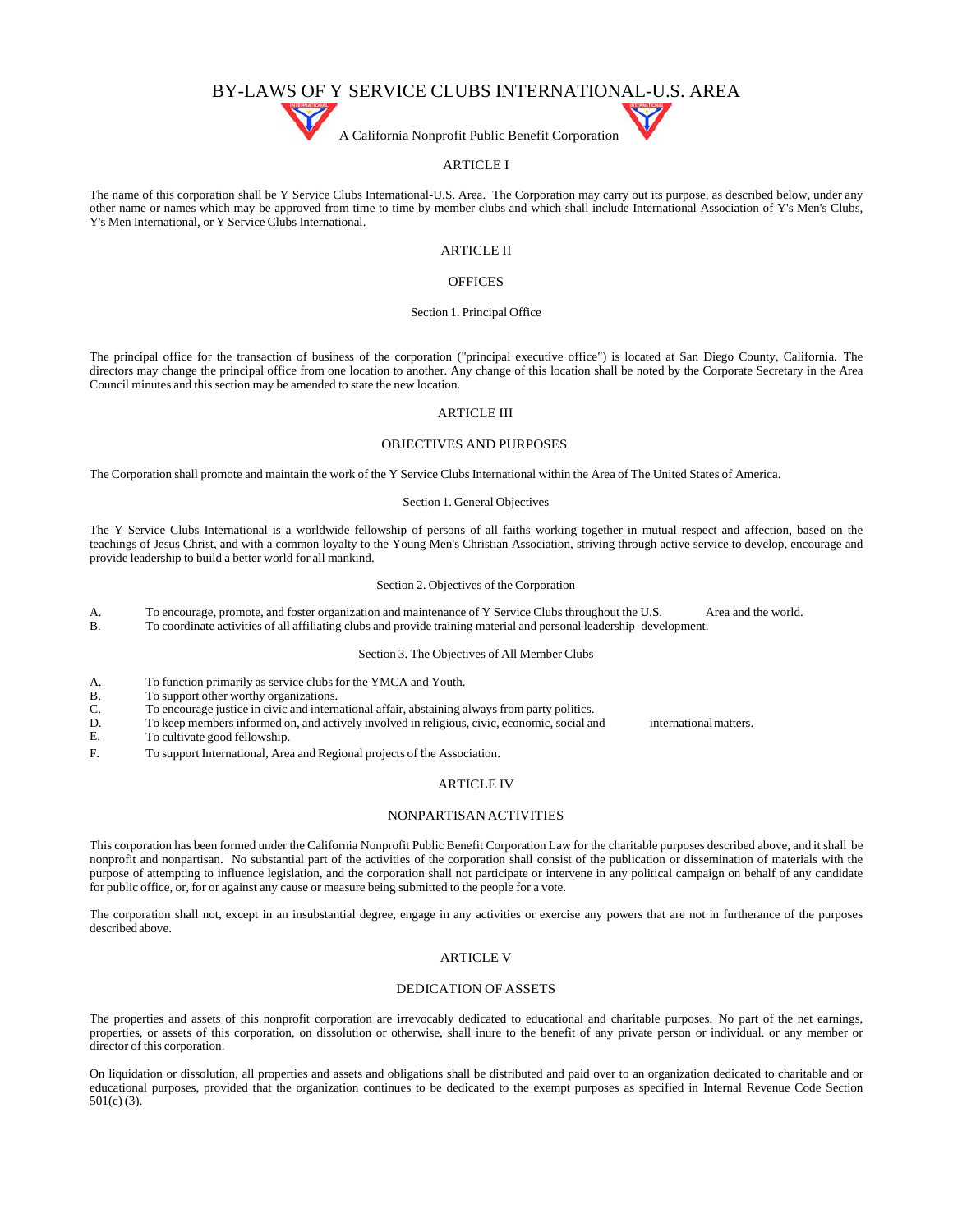# ARTICLE VI

## **MEMBERSHIP**

#### Section 1. Definitions

Members shall consist of groups of people organized as Y Service Clubs, Y's Men & Women's Clubs, Y's Women's Clubs, or Y's Men's Club, as specified in the Constitution and Guidelines of Y Service Clubs International. The terms "members" and "member clubs" shall be synonymous and may be used interchangeably in these By-Laws and in other appropriate instances.

# Section 2. Eligibility

Only clubs which have been determined eligible clubs by the Regional Director and registered and chartered by the Y Service Clubs International may be member clubs.

Upon notification by a Regional Director that a club is defunct, its membership ceases.

A statement of policy shall be issued by the U.S. Area defining the term "eligible clubs."

# Section 3. Geographical Limits

Member clubs shall be clubs within the United States of America, excluding U.S. Territories and possessions. Clubs from outside these boundaries may also be member clubs, but only with the approval of the U.S. Area Council, the Area Council of the Area within which they are located, the International Council, and the Region affected. All member clubs shall also be placed within a Region as established by the Area Council and approved by the InternationalCouncil.

# ARTICLE VII

## MEETINGS OF MEMBER CLUBS

# Section 1. Place of Meeting

Meetings of the member clubs shall be held at any place within or outside the State of California designated by the Board of Directors. In the absence of any such designation, member clubs' meetingsshall be held at the principal executive office of the corporation.

### Section 2. Annual Meetings of the Member Clubs

The Annual Meeting of the Member Clubs shall be held each year at a time, day and place to be specified Board of Directors. No formal Annual Meeting of the Member Clubs needs to be held in any year in which delegates are selected and meet asthe U.S. Area Council.

### Section 3. Special Meetings

- 1. Authorized Persons Who May Call. A special meeting of the member clubs may be called at any time by any of the following: The Board of Directors, the President, or by five percent, or more, of the member clubs.
- 2. Calling Meetings by Member Clubs. If a special meeting is called by member clubs, the request shall be submitted by such member clubs in writing, specifying the general nature of the business proposed to be transacted, and shall be delivered personally or sent by registered mail or by telegraphic or other facsimile transmission to the President, President-Elect, or the Secretary of the corporation.

The officer receiving the request shall cause notice to be promptly given to the member clubs entitled to vote, in accordance with the provisions of Section 4 and 5 of this Article VII, that a meeting will be held, and the date for such receipt of the request. If the notice is not given within the 20 days after receipt of the request, the persons requesting the meeting may give the notice.

Nothing contained this subsection shall be construed as limiting, fixing or affecting the time when a meeting of member clubs may be held when the meeting is called by action of the Board of Directors or the President.

## Section 4. Notice of Member Meetings

- 1. General Notice Contents. All notices of meetings of member clubs shall be sent, or otherwise given, not less than 10 or more than 90 days before the date of the meeting. The notice shall specify the place, date and hour of the meeting, and (i) in the case of a special meeting, the general nature of the business to be transacted; and no other business may in that case be transacted, or (ii) in the case of the annual meeting, those matters which the Board of Directors, at the time of giving the notice, intends to present for action by the member clubs.
- 2. Notice of Agenda Items. If action is proposed to be taken at any special meeting for approval of any proposal, the notice shall also state the general nature of the proposal. Member clubs' action on such items is invalid unless the notice or written waiver of notice states the general nature of the proposals(s).
- 3. Manner of Giving Notice. Notice of any meeting of member clubs at which a vote is to be taken may be given either personally or by certified first-class mail, telegraphic or other electronic communication, charges prepaid, addressed to each member either at the address of the member appearing on the books of the corporation or the address given by the member to the corporation for the purpose of notice.

Notices given by the non-certified first class mail must be given at least twenty days prior to the meeting. If no address appears on the corporation's books and no other has been given, notice shall be deemed to have been given if either (i) notice is sent to that member by firstclass mail or telegraphic or other written communication to the corporation's principal executive office, or (ii) notice is published at least once in a newspaper of general circulation in the county where that office is located, or (iii) when possible, notice is published at least once in the nationally circulated newsletter of the US. Area. Notice shall be deemed to have been given at the time when delivered personally or deposited in the mail or sent by telegram or other means of written communication.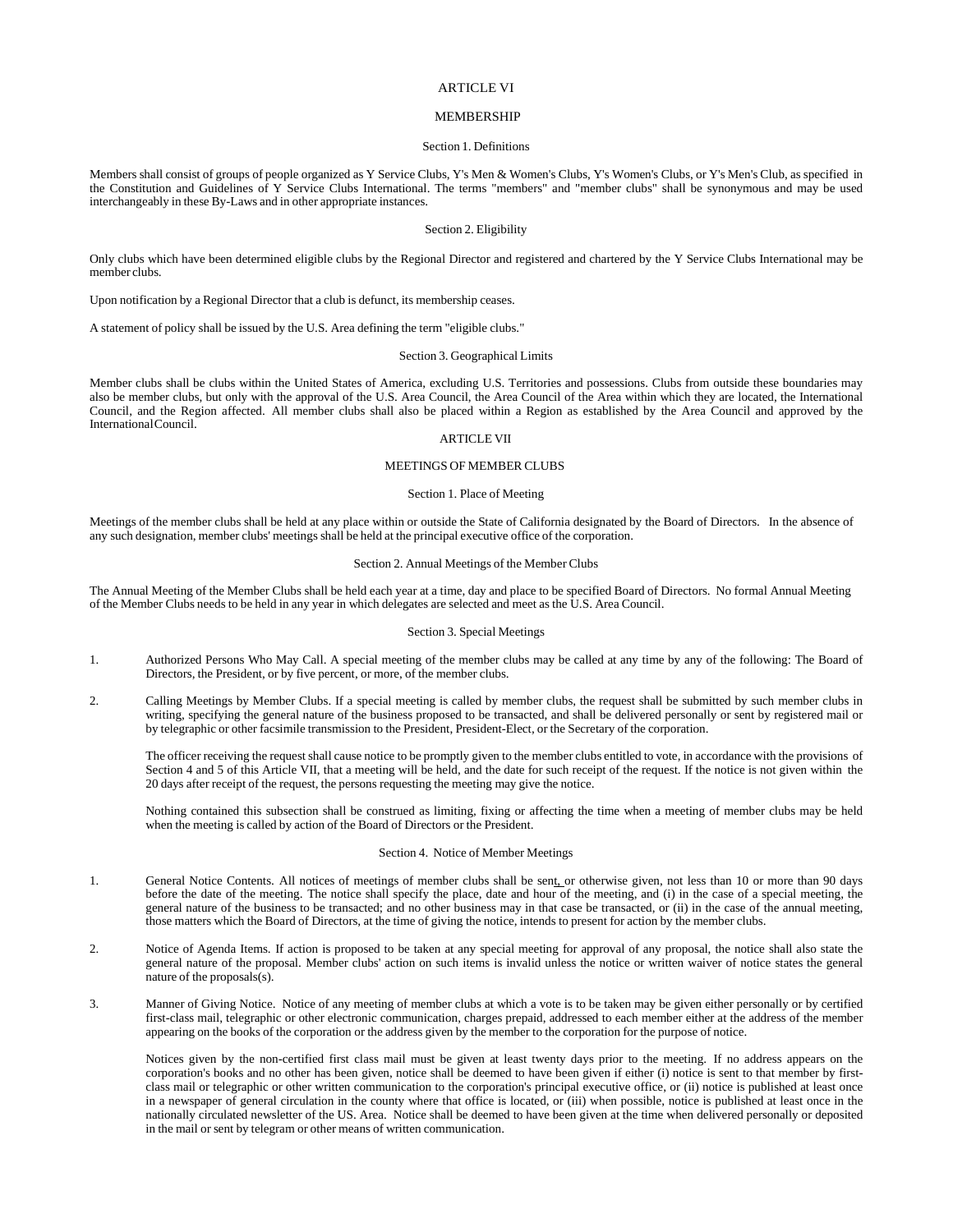#### Section 5. Quorum

- 1. Ballots and Meetings. Those member clubs present at the meeting, or voting by mail ballot, shall constitute a quorum, except that if fewer than one third (1/3) of the member clubs are present at any meeting, the only matter that may be voted upon are matters the general nature of which were specified in the notice.
- 2. Loss of Quorum. The member clubs at a duly called or duly held meeting at which a quorum is present may continue to transact business until adjournment, notwithstanding the withdrawal of enough member clubs to leave less than a quorum, if any action taken (other than adjournment) is approved by at least a majority of the member clubs required to constitute a quorum.

Any member clubs' meeting, regular General, annual or special, whether or not a quorum is present, may be adjourned by the vote of the majority of the member clubs represented at the meeting, either in person or by proxy. But in the absence of a quorum, no other business may be transacted at that meeting, except as provided in this article.

#### Section 6. Voting

- 1. Eligibility to Vote. Member clubs entitled to vote at any meeting of member clubs shall be current eligible clubs as defined in Article VI. To cast ballots at any meeting of member clubs, an eligible member club must be current, and in good standing, in their payment of Area dues.
- 2. Manner of Casting Votes. Each member club shall designate one person to cast its vote. This designation may contain instructions as to voting or allow discretion. In the event of a dispute over such designation or instructions, the vote shall be cast to abstain only.
- 3. The Area President, as the presiding officer, or the Area President's designee, shall cast the deciding vote on any issue where there is a tie vote by the member Clubs.
- 4. Only Majority of Member Clubs Represented at Meeting Required, Unless Otherwise Specified. If a quorum is present, the affirmative vote of the majority of the member clubs represented at the meeting, entitled to vote and voting on any matter shall be the act of the member clubs, unless the vote of a greater number of voting on any manner shall be the act of the members clubs, unless the vote of a greater number or voting by classesis acquired by California nonprofit corporation Law or by these By-laws.
- 5. Proxies. An eligible member club may vote by a duly authorized written proxy which identifies without qualification the member club and the holder of the member club's proxy and the issues and measures for which the proxy is made and the position or vote of the member club on such issues and matters.

#### Section 7. Waiver of Notice or Consent by Absent Member Clubs

The transaction of any meeting of member clubs, either annual or special, however called or notices and wherever held, shall be as valid as though taken at a meeting duly held after regular call or notice, if a quorum be present in person or by proxy and if, either before or after the meeting each person entitled to vote, who was not present in person or by proxy, signs a written waiver of notice or a consent to a holding of the meeting or an approval of the mites. The waiver of notice or consent need not specify wither the businessto the truncated or the purpose of any annual meeting of member clubs.

# Section 8. Action by Written Consent Without a Meeting

Any action that may be taken at any annual or special meeting of member clubs may be taken without a meeting and without prior notice if written ballots are received from a number of member clubs at least equal to the quorum applicable to a meeting of member clubs. All such written ballots shall be filed with the Secretary of the Corporation and maintained in the corporate records. All solicitations of ballots shall indicate the time by which the ballot must be returned to be counted.

The corporation shall distribute a written ballot to every member club entitled to vote on the matter. Such ballot shall set forth the proposed action, provide an opportunity to specify approval or disapproval of any proposal, and provide a reasonable time in which to return the ballot to the corporation.

Ballots shall be solicited in the manner consistent with the requirements of Section 5511(b) and Section 5514 of the California Non-Profit Corporations Act. All such solicitations shall indicate the number of responses needed to meet the quorum requirement, and, with respect to ballots other than for the election of directors, shall state the percentage of approvals necessary to passthe measure submitted.

The number of approving votes necessary must equal or exceed the number of votes which would be required to approve at a meeting at which the total number of votes cast was the same as the number of votes cast by ballot.

#### Section 9. Record Date for Member Clubs Notice, Voting, and Giving Consents

1. To be Determined by Board of Directors. For the purposes of determining which member clubs are entitled to receive notice of any meeting, to vote, or to give consent to corporate action without a meeting, the Board of Directors may fix, in advance, a "record date", which shall not be more than 60 days before any such action without a meeting.

Only eligible member clubs on the date so fixed are entitled to notice, to vote, or to give consents, as the case may be, notwithstanding any transfer of any membership on the books of the corporation after the record date, except as otherwise provided in the Articles of Incorporation, by agreement, or in the California Nonprofit Corporation Law.

## 2. Failure of Board to Determine Date.

(a) RECORD DATE FOR NOTICES OF VOTING. Unless fixed by the Board of Directors, the record date of determining those member clubs entitled to receive notice of, or to vote at, a meeting of member clubs, shall be the next business day preceding the day on which notice is given, or if notice is waived, the next business day preceding the day on which the meeting is held.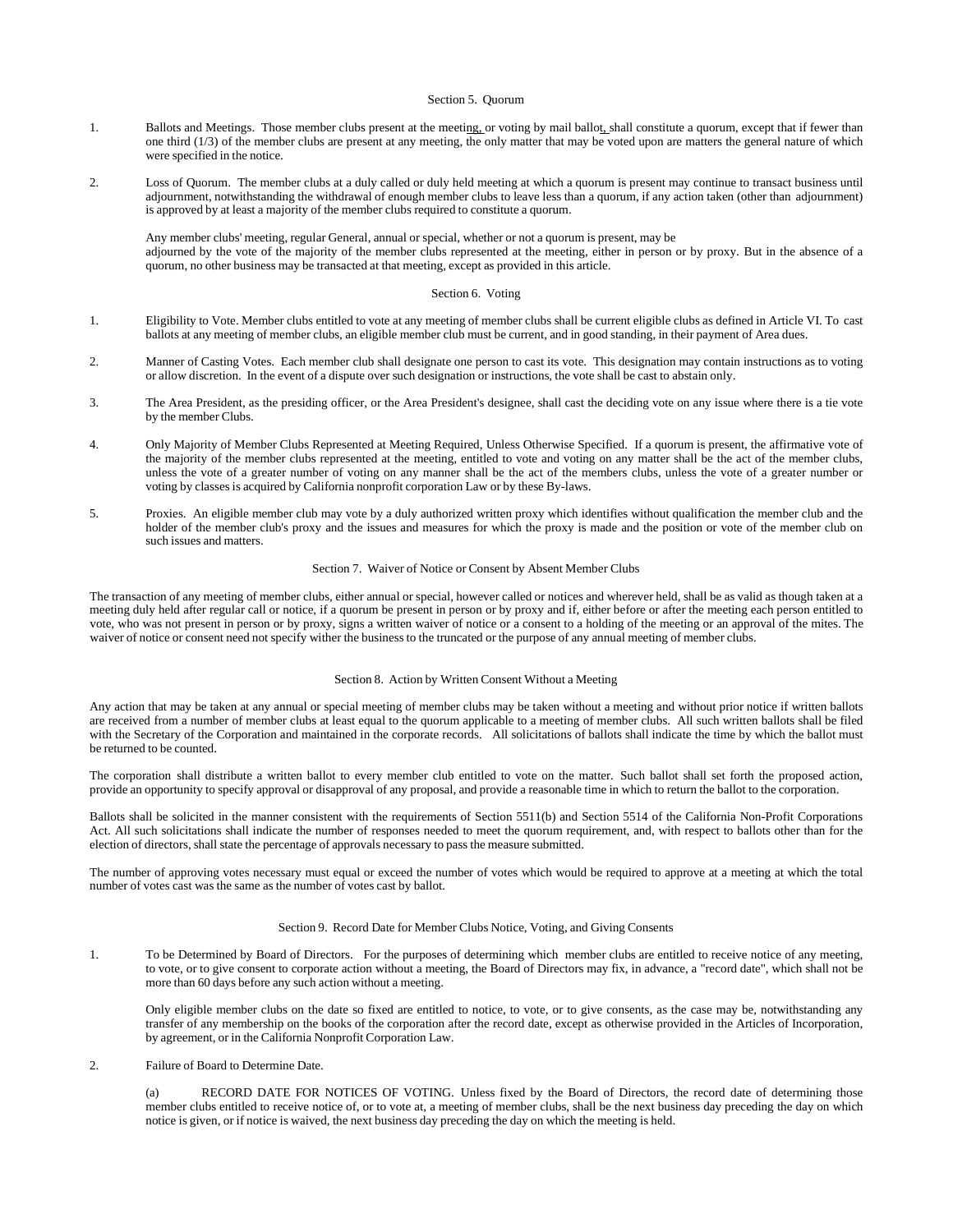(b) RECORD DATE FOR WRITTEN CONSENT TO ACTION WITHOUT MEETING. Unless fixed by the Board, the record date for determining those member clubs entitled to vote by ballot on corporate action without a meeting, when no prior action by the Board has been taken, shall be the day on which the first consent is given. When prior action of the Board has been taken, it shall be by day on which the Board adopts the resolution relating to that action.

### ARTICLE VIII

# US. AREA COUNCIL OF DELEGATES

#### Section 1. Member Clubs Actions Through Delegates.

All of the powers of the member clubs of this corporation, except the power to approve changes in the By-Laws and Articles and except for the power to elect officers under Article XI, shall be excised through delegates.,

### Section 2. Regional Delegates

All delegates shall be elected by Regions with one delegate from each Region. The Regional Director, or his designate, shall be the delegate for the Region. Each Regional organization may adopt any reasonable method for the election and removal of its Regional Director, and shall certify to the corporation the identity of the Regional Director upon election.

# Section 3. US. Council

The Regional Delegates so selected and certified shall constitute the US. Council. These Regional Delegates may have such other titles, duties and offices as the US. Area of Directors of the corporation.

#### Section 4. Meetings and Voting

- 1. All meetings of the US. Area Council shall be noticed and held pursuant to the provisions of Article VIII of these By-Laws. So long as a majority of the voting power of the member clubs is present at the meeting, any matter may be considered at the meeting.
- 2. Each Regional Delegates shall cast the same number of votes as the number of eligible member clubs in his/her region. Eligible member clubs must be current and in good standing, in their payment of Area dues.
- 3 The Regional Delegates representing a majority of the voting power of the member clubs shall constitute a quorum for meetings of the US. Area Council.
- 4. The Regional Delegates may act by mail ballot, as per the provisions in these Bylaws for ballot of member clubs. Facsimile transmission ballot or electronic mail ballot may be used for Regional Delegate voting.
- 5. The Area President, as the presiding officer, or the Area President's designee, shall cast the deciding vote on any issue where there is a tie vote by the Council members.

#### Section 5. Ex Officio Members

All Officers of the Corporation and International Council members from the US. Area and US. Area Supply Office Manager shall be Ex-Officio Members of the US. Area Council with all rights of Regional Directors, except voting.

### Section 6. Powers

- 1. General Corporate Powers. Subject to the provisions of the California Nonprofit Corporation Law and any limitations of the Articles of Incorporation and these By-Laws relating to action required to be approved by the member clubs, the business and affairs of the corporation shall be managed, and all corporate powers shall be exercised, by or under the directions of the member clubs, through their Regional Delegates.
- 2. Specific Powers. Without prejudice to these general powers, and subject to the same limitations, the US. Area Council shall have the power to:

(a) Select and remove all chairmen, agents, and employees of the corporation; prescribe any powers and duties for them that are consistent with the law, with the Articles of Incorporation, and with these By-Laws, and fix their compensation.

(b) Change the principal executive office or the principal business office in the State of California from one location to another: cause the corporation to be qualified to do business in any other state, territory, dependency, or country and conduct business within or outside the State of California; and designate any place within or outside the State of California for the holding of any member clubs' meeting or meetings, including annual meetings

- (c) Adopt, make, and use a corporate seal; prescribe the forms of membership certificates; and alter the form of the seal and certificate.
- (d) Borrow money and incur indebtedness on behalf of the corporation and cause to be executed and delivered for the corporation's purposes, in the corporate name, promissory notes, bonds, debentures, deeds of trust, mortgages, pledges, hypothecations, and other evidences of debt and securities.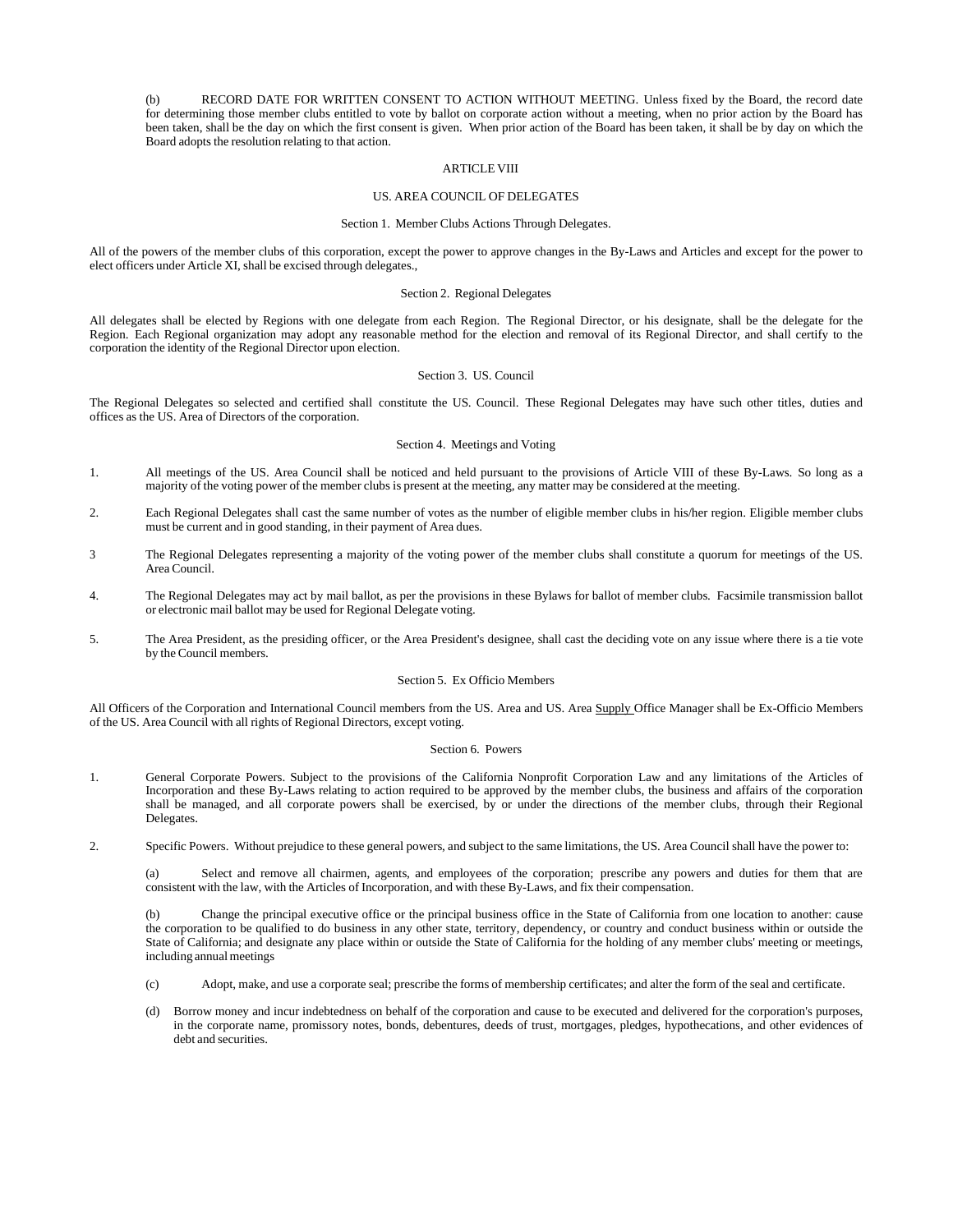### Section 7. Election and Term of Office of Regional Delegates

Regional Delegates shall hold office for one year, or until the next election of Regional Delegates. If a Regional Delegate agrees to serve his/her Region for more than one year, and is approved by the Regional election process, he/she may be re-elected for additional consecutive one year terms, as is permitted by their Regional Constitution or By-Laws.

However, if any Regional Delegates are not elected in any year they may be elected at any special member clubs' meeting held for that purpose. Each Regional Delegate, including a Regional Delegate elected to fill a vacancy or elected at a special member clubs' meeting, shall hold office until expiration or the term for which elected and until a successor has been elected and qualified.

#### Section 8. Vacancies

- 1. Events Causing Vacancy. A vacancy or vacancies in the US. Area Council shall be deemed to exist on the occurrence of the following:
	- (I) the death, resignation, or removal of any director,<br>(II) the declaration by resolution of the US. Council

the declaration by resolution of the US. Council of a vacancy of the office of a Regional Delegate who has been declared of unsound mind by an order of court or convicted of a felony or has been found by final order or judgment of any court to have breached a duty under Sections 5230 (or Section 7230, as the case may be) and following of the California nonprofit corporation Law,<br>(iii)

the vote of the member clubs of any Region to remove their Regional Director who has been designated Regional Delegate,

- (iv) the increase of the authorized number of Regional Delegates, or
- (v) the failure of the member clubs, at any meeting of member clubs at which any Regional Delegate is to be elected to elect the Regional Delegate to be elected at such meeting.
- 2. Resignations. Except as provided in this paragraph, any Regional Delegate may resign, which resignation shall be effective on giving written notice to the President, the Corporate Secretary, or the US. Area Council, unless the notice specifies a later time for the resignation to become effective.
- 3. Vacancies Filled by Member Clubs. The member clubs of any Region shall fill any vacancy in the office of that Region's delegate. If such vacancy is not filled within 90 days of its occurrence, the US. Area Council may appoint a delegate from that Region to fill the vacancy for the remainder of the term.

### Section 9. Place of Meetings, Meetings by Telephone

Regular meetings of the US. Area Council may be held at any place within or outside the State of California that has been designated from time to time by resolutions of the US. Area Council. In the absence of such designation, regular meeting shall be held at the principal executive office of the corporation.

Special meetings of the US. Area Council shall be held at any place within or outside the State of California that has be designated in the notice of the meetings or, if not stated in the notice, or if there is no notice, at the principal executive office of the corporation.

Notwithstanding the above provisions of this Section 6, a regular or special meeting of the US. Area Council may be held at any place consented to in writing by all the Regional Delegates, either before or after the meeting. If consents are given, they shall be filed with the minutes of the meeting.

Any meeting, regular or special may be held by conference telephone or similar communication equipment, so long as all the Regional Delegates participating in the meeting can hear one another, and all such Regional delegates shall be deemed to be present in person at such meeting.

#### Section 10. Special Meetings

1. Authority to Call. Special meetings of the US. Area Council for any purpose may be called at any time by the President, or President-Elect, the Corporate Secretary, or any two Regional Delegates.

2 Notice.

(a) MANNER OF GIVING. Notice of the time and place of special meetings shall be given to the Regional Delegate by the following methods:

- (I) by personal delivery or written notice;
- (ii) by first-class mail, postage paid;
- (iii) by telephone communication, either directly to the Regional Delegate or to a person at the Regional Director's office who would reasonably to expected to communicate such note promptly to the Regional Delegate; or
- (iv) by telegram, charges paid.

All such notices shall be given or sent to the Regional Director's or Regional Delegates address or telephone number as shown on the records of the corporation.

(b) TIME REQUIREMENTS. Notices sent by first class mail shall be deposited into a United States mail box at least seven days before the time set for the meeting. Notices given by personal delivery, telephone, or telegraph shall be delivered, telephone, or telegraph shall be delivered, telephoned, or given to the telegraph company at least four days the time set for the meeting.

(c) NOTICE CONTENTS. The purpose shall state the time and place for meeting. However, it need not specify the purpose of the meeting, or the place of the meeting ,if is to be held at the principal executive office of the corporation.

### Section 11. Waiver of Notice

The transactions of any meetings of the US. Area Council however called and noticed or wherever held, shall be as valid as though taken at a meeting duly held after regular call and notice, if (a) a quorum is present, and (b) either before or after the meeting each of the Regional Delegates, not present signs, a written waiver of notice, a consent to holding the meeting, or an approval of the minutes. The waiver of notice or consent need not specify the purpose of the meeting. All waivers, consents and approvals shall be filed with the corporate records or made a part of the minutes of the meeting. Notice of a meeting shall also be deemed given to any Regional Delegate who attends the meeting without protesting before or at its commencement about the lack of adequatenotice.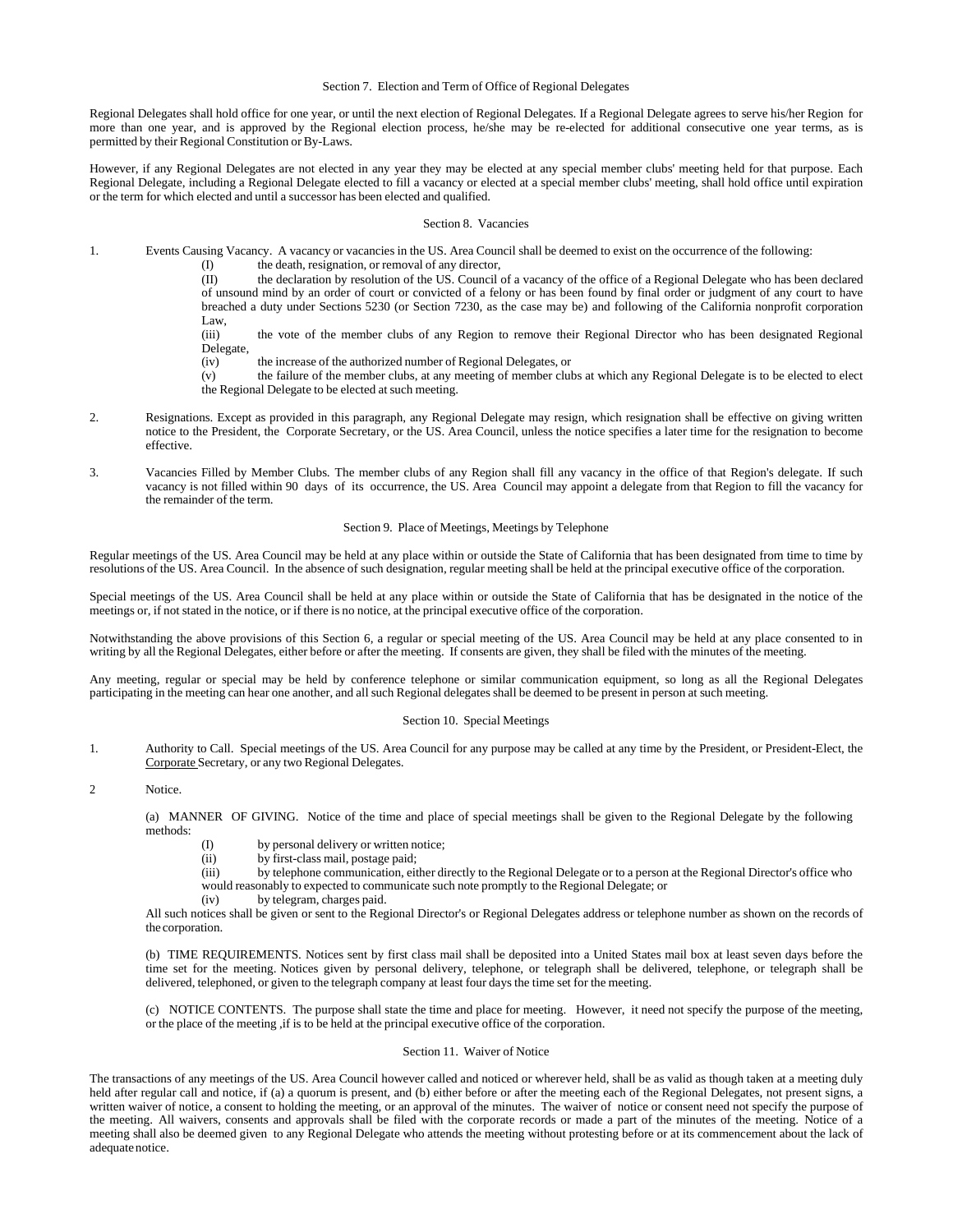### Section 12. Adjournment

A majority of the Regional Delegates present, whether or not constituting a quorum may adjourn any meeting to another time and place.

### Section 13. Notice of Adjournment

Notice of the time and place of holding an adjourned meeting need not be given, unless the meeting is adjourned for more that 24 hours, in which case personal notice of the time and place shall be given the time of the adjourned meeting to the Regional Delegates who were not present at the time of the adjournment.

### Section 14. Action Without Meeting

Any action required or permitted to be taken by the U.S. Area Council may be taken without a meeting or mail ballot, if all members of the Council, individually or collectively, consent in writing to that action. Such action by written consent shall be filed with the minutes of the proceedings of the Council.

### Section 15. Fees and Compensation of the Regional Delegates

Regional Delegates and members of the committees may receive such compensation, if any, for their services, and such reimbursement of expenses, as may be determined by resolution of the US. Area Council to be just and reasonable.

## ARTICLE IX

### BOARD OF DIRECTORS

### Section 1. Number and Qualifications of Directors

The authorized number of directors shall be not less than three (3) nor more that twenty-one (21) as determined by the resolution of the U.S.. Area Council. They shall be Regional Directors of the member clubs except as specified in these By-Laws.

#### Section 2. Powers

The Board of Directors shall have such powers as are specified in these By-Laws.

#### Section 3. Election

The Board of Directors shall be elected annually for a term of one year by the U.S. Area Council. The U.S. Area Regional Directors themselves shall serve as directors.

## Section 4. Meetings and Voting

All directors' meetings shall take place at the same time and place as U.S. Area Council meetings. So long as the U.S. Area Regional Delegates are the directors, no additional notice shall be required. Each director shall be entitled to one vote, and the action of a majority of a quorum percent shall constitute the action of the Board.

The Area President, as the presiding officer, or the Area President's designee, shall cast cast the deciding vote on any issue where there is a tie vote by the BoardMembers.

# Section 5. Quorum

A majority of the actual number of directors, but not less than two or one-fifth of the authorized number shall constitute a quorum.

### Section 6. Other Provisions

Unless inconsistent with the provisions of this Article, all provisions of these By-Laws applicable to meetings, vacancies and actions of the U.S. Area Council shall apply to the Board of Directors.

## ARTICLE X

### **COMMITTEES**

#### Section 1. Committees

The U.S. Area Council may create or abolish committees as it may from time to time authorize. The U.S. Area Council shall select the chairperson of such committees and outline the duties and responsibilities of said committees. The U.S. Area Council may authorize the Chairman of said committees to appoint persons to said committees from among the member clubs of the corporation.

#### Section 2. Meetings and Action of Committees

Meetings and actions of such committees shall be govern by, and held and taken in accordance with, the provisions of the By-Laws, concerning meetings of Regional Directors with such changes in the context of those By-Laws as are necessary to substitute the committee and its members for the U.S. Area Council and its members, except that the time for regular meetings of committees may be determined by either a resolution of the U..S. Area Council, or by resolution of the committee.

Special meetings of committees may also be called by resolution of the U.S. Area Council. Notice of special meetings of committees shall also be given to any and all alternate members, who shall have the right to attend all meetings of the committee.

Minutes shall be kept of each meeting of any committee and shall be filed with the corporate records, The U.S. Area Council may adopt rules for the government of any committee not inconsistent with the provisions of these By-Laws.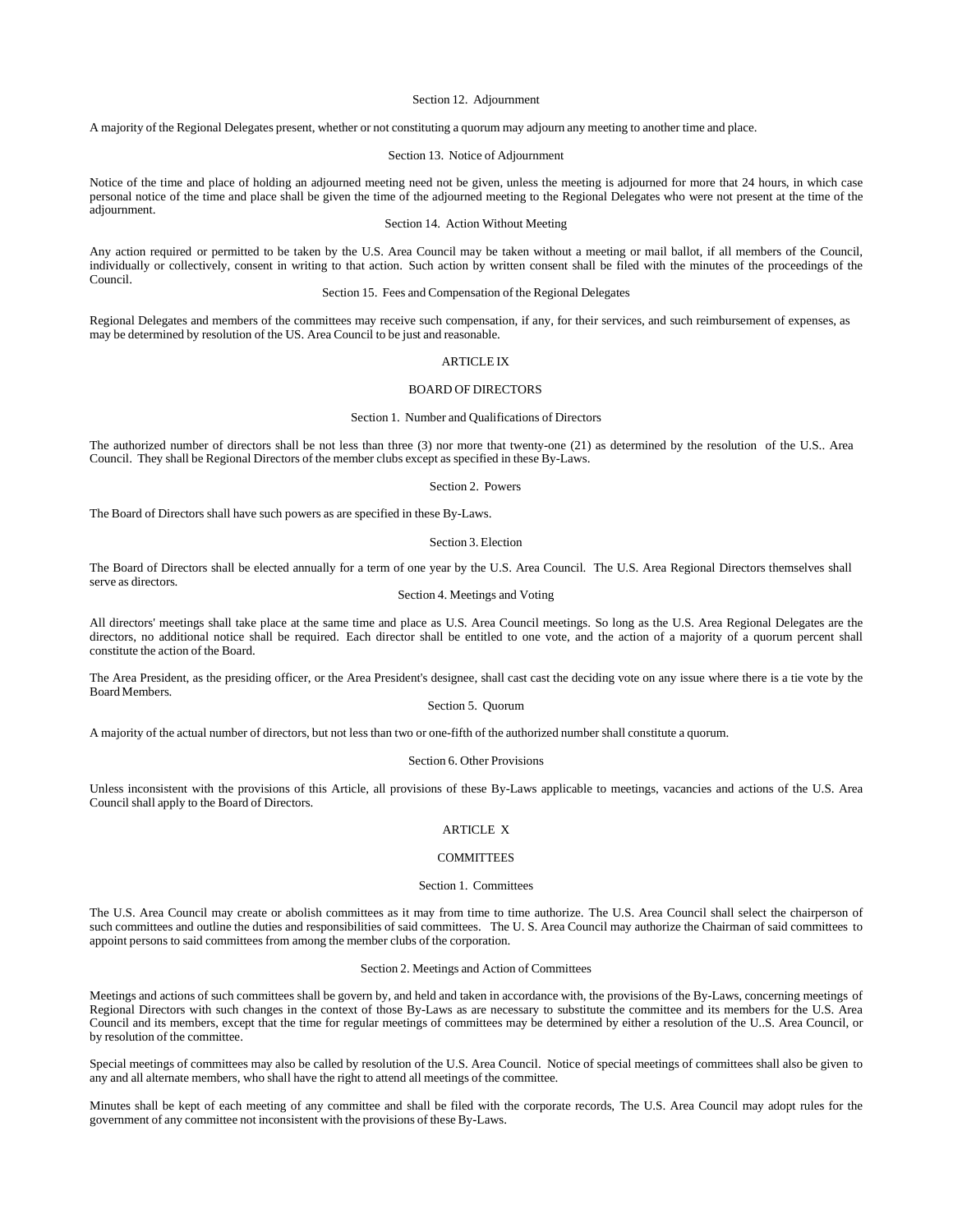### ARTICLE XI

# **OFFICERS**

### Section 1. Officers

The officers of the corporations shall be as specified in this Article XI, Section 8. The corporation may also have such other officers as may be appointed in accordance with the provisions of Section 3 of this Article XI.

Neither the Corporate Secretary nor the Chief Financial Officer may service concurrently as either the President or the President-Elect. Likewise, no elected officer shall serve concurrently as elected Regional Directors on the Area Council.

An elected U.S. Area officer shall not serve more than three consecutive full terms in the same corporate office. All officers shall be a member of an eligible member club.

### Section 2. Election of Officers

The President-Elect, Corporate Secretary and Chief Financial Officer of the corporation shall be elected by the member clubs.

## Section 3. Election Procedure

The President shall solicit in writing from eligible member clubs nominations for the offices of Corporate Secretary and Chief Financial Officer. Such nominations shall be made within the 12 months preceding the commencement of the term for each office as set for in this Article.

For Chief Financial Officer, nominations will be solicited in even-numbered years only. For Corporate Secretary, nominations will be solicited in oddnumbered years only.

The period for submitting nominations shall close on October 31 of each year preceding the term for which the office is to be elected, and written indications of willingness to stand for election shall be received from all nominees by the same date..

The selection of the candidates for the office of Corporate Secretary and for the office of Chief Financial Officer shall be determined by the three individuals for each office who receive the largest number of nominations for that office from the member clubs.

Annually, the President shall prepare and distribute a ballot, no later than January 1, for the election of Corporate Secretary during the even numbered years and for the election of Chief Financial Officer in odd numbered years.. Such ballot shall be distributed to eligible member clubs and return to the President by the last day of February of each year.

Not more than three candidates for the office of Corporate Secretary and not more than three candidates for Chief Financial Officer shall be listed on the appropriate year's ballot. Such ballot shall include a biographical statement of each candidate.

The name(s) of eligible International Council Members, as specified within this Article, shall be entered on an International ballot as candidates for Area President-Elect. Such ballot shall be prepared for distribution, by the International Office, to each eligible member club in early November and shall include a biographical statement of each candidate.

### Section 4. Subordinate Officers

The U.S. Area Council may appoint, and may authorize the President or another office to appoint, any other officers that the business of the corporation may require, each of whom shall have the title, hold office for the period, have the authority, and perform the duties specified in the By-Laws or determined from time to time by the U.S. Area Council.

#### Section 5. Resignation of Officers

Any officer may resign at any time by giving written notice to the corporation. Any resignation shall take effect at the date of the receipt of that notice or at any later time specified in that notice: and, unless otherwise specified in the notice, the acceptance of the resignation shall not be necessary to make it effective. Any resignation is without prejudice to the rights, if any, of the corporation under any contract to which the officer is a party.

### Section 6. Removal of Officers

Any officer except the President and President-Elect may be removed at any time, with or without cause, in the manner provided in these By-Laws for the removal of Regional Delegates, or by the affirmative vote of two-thirds (2/3) of the Regional Delegates present at the duly noticed meeting of the Council.

The President and President-Elect may only be removed as provided in the Constitution of Y's Men International, as amended from time to time.

# Section 7. Vacancies in Offices

A vacancy in any office because of death, resignation, removal, disqualification, or any other cause may be filled, for the remainder of the unexpired term, by the U.S. Area Council, in the event of their failure or refusal to act within 90 days, by the member clubs.

#### Section 8. Term, Qualifications and Duties of Officers

1. President. The President shall, subject to the control of the U.S. Area Council, generally supervise, direct, and control the business and the officers of the corporation. He/She shall execute, with the Corporate Secretary, in the name of the corporation all deeds, bonds, contracts, and other obligations and instruments authorized by the U.S. Area Council to be executed. He/She may appoint an Assistant Secretary of his choosing to assist in the orderly administration of his duties. He/She shall have such other powers and duties as may be prescribed by the U.S. Area Council or By-Laws. The President's term of office shall be for two years, beginning July 1 of the odd numbered years.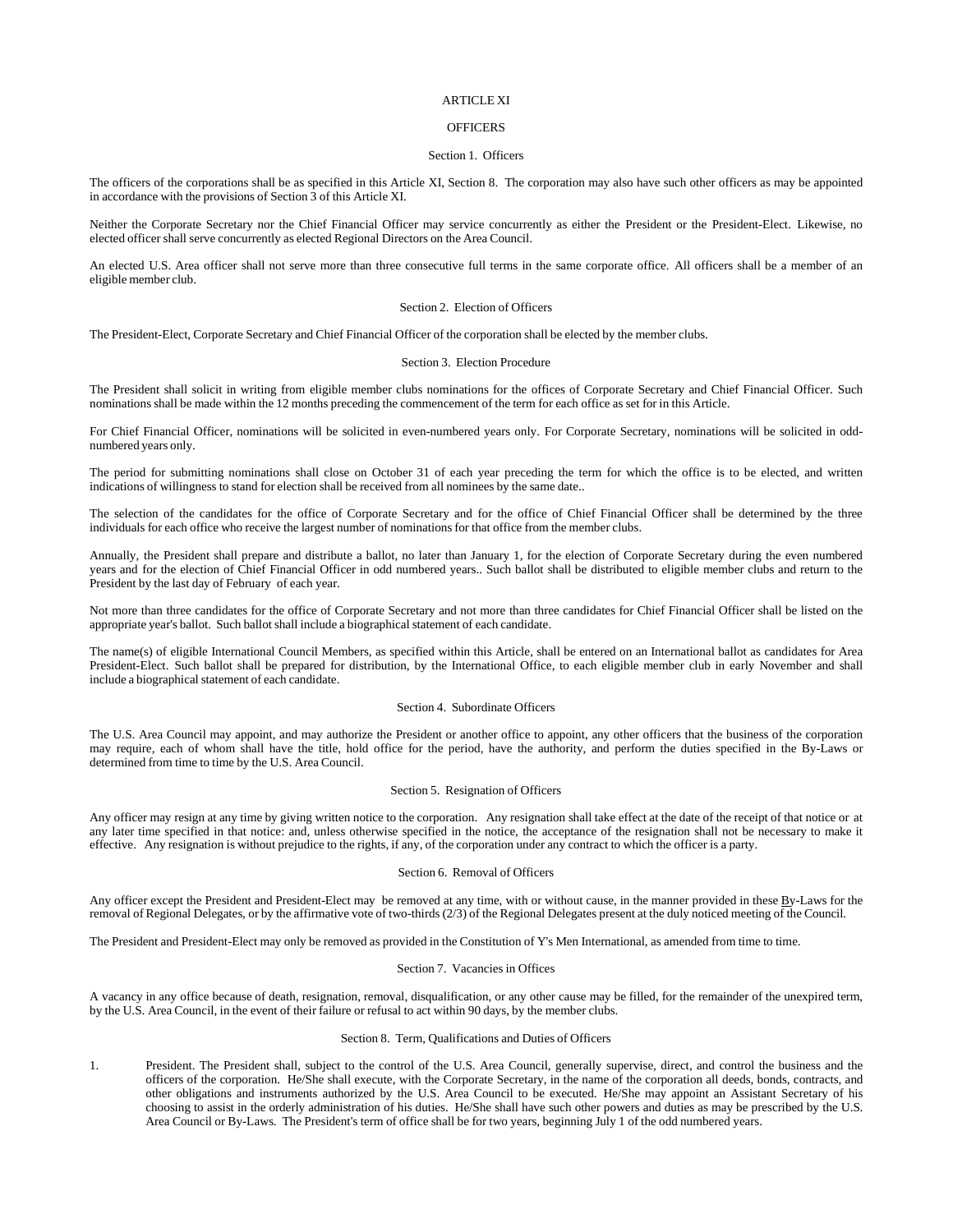- 2. President-Elect. The President-Elect's term of office shall be two years and he/she shall automatically succeed to the office of President after the current President's second year in office has been completed. The President-Elect may serve as the Chief Executive Officer of the corporation in the event of the absence or inability of the President to serve.
- 3. Corporate Secretary. The Corporate Secretary shall attend to the following:

(a) Book of Minutes. The Corporate Secretary shall keep or cause to be kept, at the principal executive office or such other place as the Board of Directors may direct, a book of minutes of all meetings of member clubs, with the time and place of holding, whether regular or special, and, if special how authorized, the notice given, the names of those present at such meetings, the number of member clubs present or represented at such meetings, and the proceedings of such meeting.

(b) Notices, Seal and Other Duties. The Corporate Secretary shall give, or cause to be given, notice of all meetings of the Board of Directors, U.S. Area Council and annual meeting of the member clubs required by the By-Laws to be given,

He/She shall keep the seal of the corporation in safe custody.

He/She shall have such other powers and performs such other duties as may be prescribed by the Board of Directors or the By-Laws.

(c) When an Assistant Secretary is appointed by the President as authorized under this Section 8, the Corporate Secretary shall supervise and direct the performance of any duties of the Corporate Secretary which are to be performed by the Assistant Secretary.

(d) The Corporate Secretary shall serve a term of two years beginning July 1 of even numbered year. No person shall serve more than three consecutiveterms.

4. Chief Financial Officer (Treasurer): The Chief Financial shall attend to the following:

(a.) Books of Account. The Chief Financial Officer shall keep and maintain, or cause to be kept and maintained, adequate and correct books and records of the properties and business transactions of the corporation, including accounts of its assets, liabilities, receipts, disbursements, gains, losses, capital, retained earnings, and other matters customarily included in financial statements,. The books of account shall be open to inspection by any director at any reasonable time.

(b) Deposit and Disbursement of Money and Valuables. The Chief Financial Officer shall deposit all money and other valuables in the name and to the credit of the corporation with such depositories as may be designated by the Board of Directors: shall disburse the funds of the corporation as may be ordered by the Board of Directors; shall render a monthly statement of financial condition, comparing approved budget line items to the receipts and expenditures for the current period, as well as the year to date.

This report should be made to members of the Area Council and the Council Committee Chairman; and shall have other powers and perform such other duties as may be prescribed by the Board of Directors or the By-Laws.

(c) Bond. If required by the Board of Directors, the Chief Financial Officer shall give the corporation a bond in the amount and with the surety or sureties specified by the Board for faithful performance of the duties of his office and for restoration to the corporation of all its books, papers, vouchers, money and other property of every kind in his possession or under his control on his death, resignation, retirement, or removal from office.

(d) The Chief Financial Officer shall serve a term of two years beginning July 1 of odd numbered years. No person shall serve more than three consecutive terms.

5. Immediate Past President. The Immediate Past President shall serve on the U.S. Area Council as an ex-officio member and shall perform such duties as assigned to the office by the President.

## Section 9. Professional Staff

The corporation may have such employees and offices for the transaction of its business as the Board of Directors may decide. The management and supervision of these offices and employees may be delegated to the officers.

# ARTICLE XII

## Section 1. Indemnity

The corporation may indemnify any agent of the corporation against any liability asserted against or incurred by the agent in such capacity or arising out of the agent's status as such, as may be allowed by the California Nonprofit Corporation Law and any future amendments to it.

# Section 2. Insurance

The Area Council may adopt a resolution authorizing the purchase and maintenance of insurance on behalf of any agent of the corporation against any liability asserted against or incurred by the agent in such capacity or arising out of the agent's status as such, whether or not this corporation would have the power to indemnify the agent against that liability under the provisions of this section.

# Section 3. Fiduciaries of Corporate Employee Benefit Plan

This Article does not apply to any proceeding against any trustee, investment manager, or other fiduciary of an employee benefit plan in that person's capacity as such, even though that person may also be an agent of the corporation as defined in Section 1 of this Article. Nothing contained in this Article shall limit any right to indemnification to which such a trustee, investment manager, or other fiduciary may be entitled by contract or otherwise, which shall be enforceable to the extent permitted by applicable law.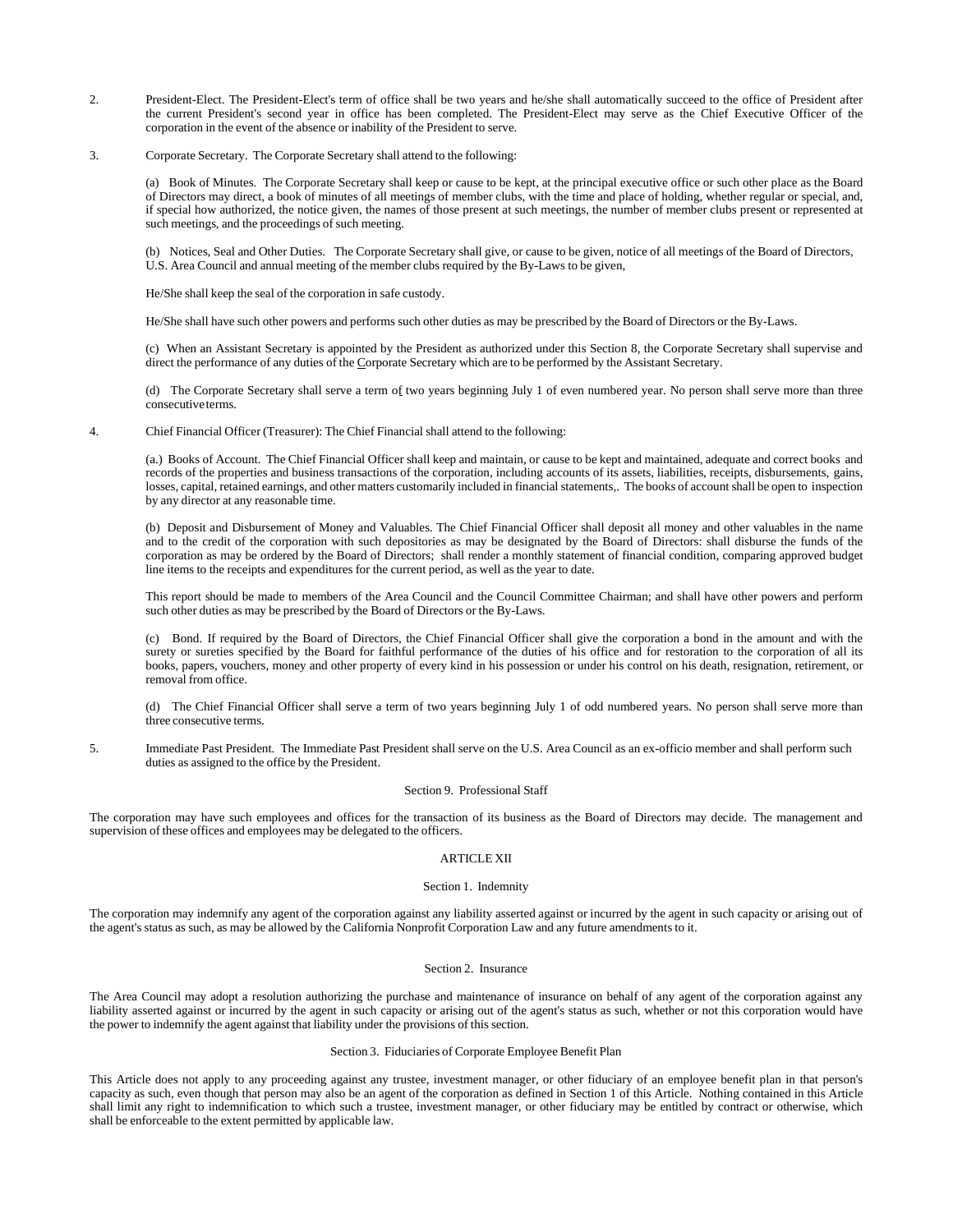### ARTICLE XIII

# RECORDS AND REPORTS

#### Section 1. Inspection Rights

Any eligible member club of the corporation may:

(a) Inspect and copy the records of member clubs,names and addresses, and voting rights during usual business hours, on five days prior written demand on the corporation, stating the purpose for which the inspection rights are requested; and

(b) Obtain from the secretary of the corporation, on written demand and on the tender of the Corporate Secretary's usual charges for such a list, if any, a list of names and addresses of member clubs who are entitled to vote for the election of directors, and their voting rights, as of the most recent record date for which that list has been compiled, or as of a date specified by the member clubs after the date of demand.

This list shall be made available the later of 10 days after the demand is received or the date specified in it as the date by which the list is to be compiled.

(c) Compliance with (a) or (b) above is contingent upon the corporation's determination that the information is sought for the proper purpose reasonably related to the member club's interest as a member club.

Any inspection and copying under this section may be made in person or by an agent or attorney of the member club and the right of inspection includes the right to copy and make extracts.

Section 2. Maintenance and Inspection of Articles and Bylaws

The corporation shall keep at its principal executive office, or if its principal executive office is not in the State of California, at its principal business office in this state, the original, or a copy of the Articles and By-Laws as amended to date, which shall be open to inspection by the member clubs at all reasonable times during office hours.

If the principal executive office of the corporation is outside the State of California and the corporation has no principal business office in this state, the Corporate Secretary shall, on the written request of any member club, furnish to that member a copy of the Articles and By-Laws as amended to date.

### Section 3. Maintenance and Inspection of Other Corporate Records.

The accounting books, records and minutes of proceedings of the annual meeting of member clubs, the U.S. Area Council and the Board of Directors and any committee(s) shall be kept at such place or places designated by the Board of Directors, or in the absence of such designation, at the principal executive office of the corporation.

The minutes shall be kept in written or typed form, and the accounting books and records shall be kept either in written or typed form, or in any other form capable of being converted into written typed or printed form.

The minutes and accounting books and records shall be open to inspection on the written demand of any club member at any reasonable time during usual business hours for a purpose reasonably related to the member clubs' interests as a member club. The inspection may be made in person or by an agent or attorney and shall include the right to copy and make extracts.

## Section 4 Inspection by Directors and Regional Directors

Every director and Regional Director shall have the absolute right at any reasonable time to inspect all books, records, and documents of every kind and the physical properties of the corporation. This inspection by a director may be made in person or by an agent or attorney, and the right of inspection includes the right to copy and make extracts of documents.

#### Section 5 Annual Report to Member Clubs

The corporation shall provide to the corporate officers and directors, and to the member clubs within 120 days of the close of its fiscal year, a report containing the following information in reasonable detail:

- (1) The assets and liabilities, including the trust fund of the corporation, as of the end of the fiscal year.
- (2) The principal changes in assets and liabilities, including trust funds.
- (3) The revenue or receipts of the corporation, both unrestricted and restricted to particular purposes, for the fiscal year.
- (4) The expenses or disbursements of the corporation, for both general and restricted purposes, during. the fiscal year.
- (5) Any information required by California Corporation Code 6322.

Should the corporation, throughout its fiscal year, have not more than twenty-five thousand dollars (\$25,000.00) in gross receipts, the annual report referred to above may be dispensed with except with respect to corporate officers and directors, Regional Directors and member clubs who request it in writing and except item (5).